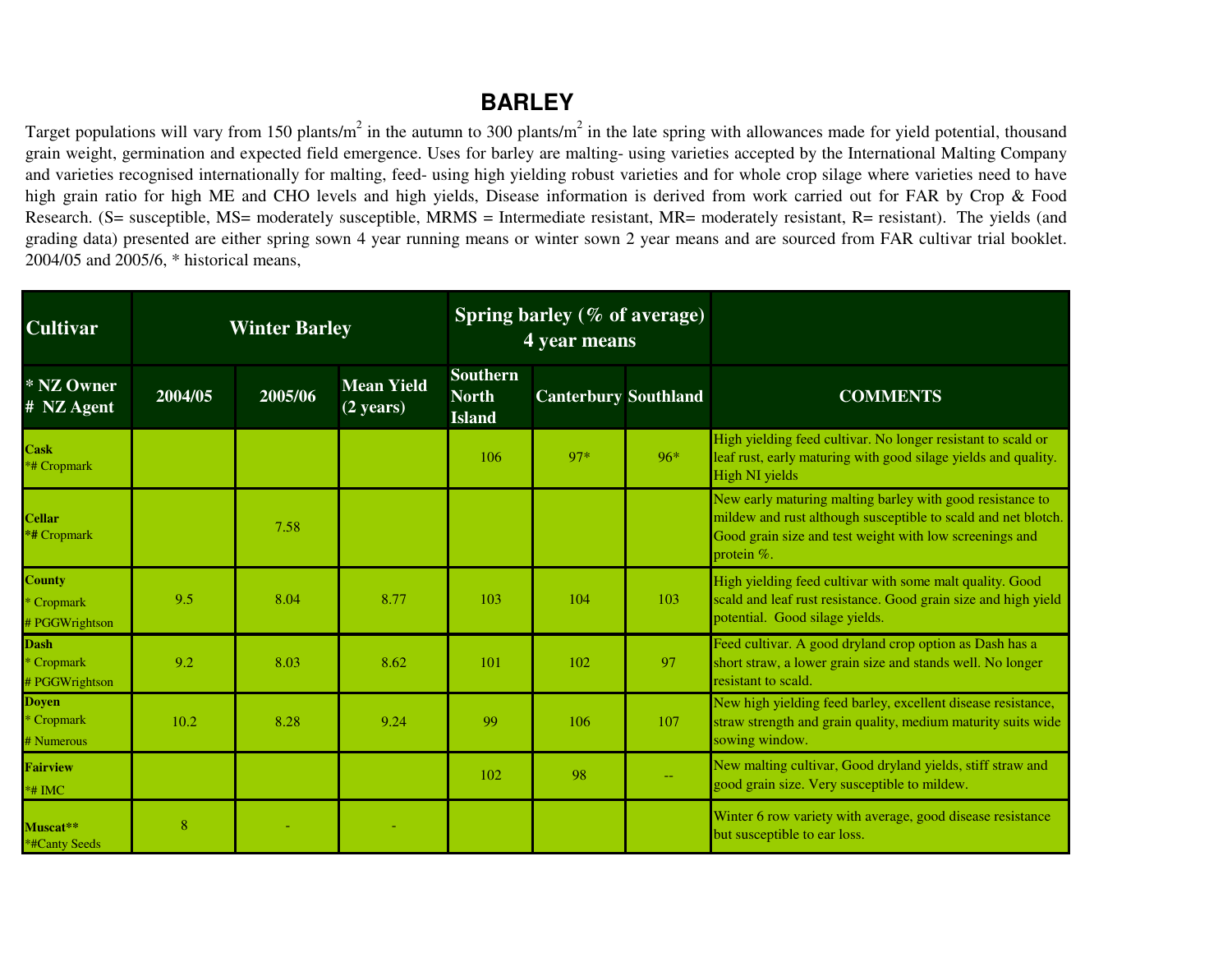| <b>Optic</b><br>*# Cropmark                    | 9.1 | 7.49 | 8.3  | 96  | 95  | 95  | High malt quality has resulted in Optic being the standard<br>malt variety gown in New Zealand and world wide. Disease<br>susceptible but yields well under fungicide treatment and<br>good management.                                     |
|------------------------------------------------|-----|------|------|-----|-----|-----|---------------------------------------------------------------------------------------------------------------------------------------------------------------------------------------------------------------------------------------------|
| <b>Pyramid</b><br>*# PRNZ                      | 9.2 | 8.31 | 8.76 | 93  | 97  | 91  | New short strawed feed variety, Below average yields in first<br>full year of trials. Good grain quality and disease resistance                                                                                                             |
| <b>Sherwood</b><br>* IMC/CFR<br># IMC          | 8.8 | 7.77 | 8.29 | 102 | 94  |     | High quality malting variety with below average yields.<br>Susceptible to leaf rust and net blotch.                                                                                                                                         |
| <b>Tavern</b><br>* Cropmark<br># PGG Wrightson | 9.9 | 8.72 | 9.31 | 95  | 104 | 103 | A useful feed variety producing lower screenings and large<br>grain size and stiff straw. High yield potential.                                                                                                                             |
| <b>Vortex</b><br>* Cropmark<br># Peter Cates   | 9.2 | 8.85 | 9.03 | 101 | 99  | 105 | High yielding feed cultivar with good disease resistance and<br>early maturing so suitable to a wide range of sowing dates.<br>Can have weak straw after lush early growth.                                                                 |
| <b>Boss</b><br>$*$ CFR<br># Agricom            |     |      |      |     |     |     | A cultivar selected for whole crop cereal silage, Boss has a<br>high leaf: stem ratio, is semi prostrate and late maturing (1-2)<br>weeks later than Cask). Reported to have good disease                                                   |
| <b>Omaka</b><br>$*$ CFR<br># Kiwi Seeds        |     |      |      |     |     |     | resistance but only average grain yields.<br>A cultivar used for silage. Moderate resistance to scald, but<br>susceptible to leaf rust, net blotch and BYDV. Earliest<br>maturing of the barleys - 1 week earlier than Cask, weak<br>straw. |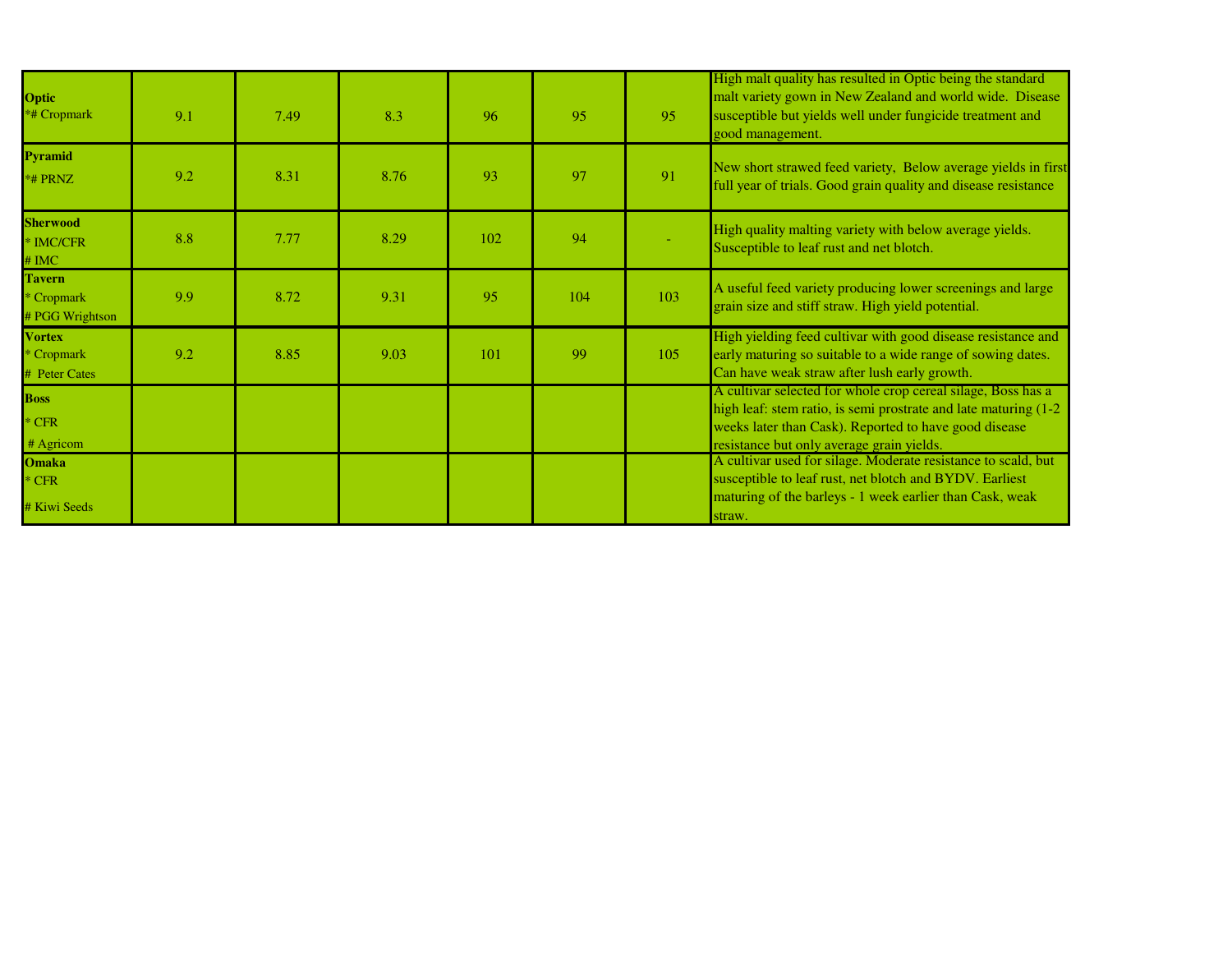| <b>Cultivar</b>                                |                        |           | Plant type and grading data |                                      | <b>Leaf Disease</b> |                         |                     |                             |               |              |
|------------------------------------------------|------------------------|-----------|-----------------------------|--------------------------------------|---------------------|-------------------------|---------------------|-----------------------------|---------------|--------------|
|                                                |                        |           |                             |                                      |                     |                         |                     |                             |               |              |
| * NZ Owner<br># NZ Agent                       | <b>Plant</b><br>Height | Lodging   |                             | <b>Resistance TGW (g) Screenings</b> | Protein<br>$\%$     | <b>Scald</b>            | Leaf<br><b>Rust</b> | <b>Net</b><br><b>Blotch</b> | <b>Mildew</b> | <b>BYDV</b>  |
| <b>Cask</b><br>* # Cropmark                    | Short – med.           | Med.-high | 43                          | Med.                                 |                     | <b>MS</b>               | <sub>S</sub>        | <b>MR</b>                   | <b>MS</b>     | <b>MS</b>    |
| <b>Cellar</b><br>*# Cropmark                   | Short – med            | Med       |                             | Low                                  | Low                 | <b>MSS</b>              | <b>MR</b>           | <b>MS</b>                   | <b>MR</b>     | <b>MSS</b>   |
| County<br>* Cropmark<br># PGG Wrightson        | Med.                   | Med.-high | 45                          | Low                                  | 12.9                | MR/MS                   | <b>MR</b>           | <b>MS</b>                   | <b>MR</b>     | <b>MSS</b>   |
| Dash<br>* Cropmark<br># PGG Wrightson          | Short                  | High      | 42                          | Med.                                 | 13.2                | <b>MR/MS</b>            | <b>MR/MS</b>        | <b>MR</b>                   | <b>MR</b>     | <b>MSS</b>   |
| Doyen<br>* Cropmark<br># Numerous              | Med.                   | High      | 47                          | Low                                  | 12.4                | <b>MR</b>               | <b>MR</b>           | MR/MS                       | <b>MR</b>     | <b>MR/MS</b> |
| <b>Fairview</b><br>$*$ # IMC                   | Med.                   | Med.      | 43                          | Med. -Low                            | 12.7                | MR/MS                   | MR/MS               | <b>MR</b>                   | <b>HS</b>     | <b>MS</b>    |
| Muscat**<br>*# Canty Seeds                     | High                   | Med.-Low  | 43                          | Med.                                 | $\sim$              | $\overline{\mathbf{R}}$ | <b>MS</b>           | <b>MS</b>                   | <b>MR</b>     |              |
| Optic<br>*# Cropmark                           | Med.-Tall              | Low-Med   | 44                          | $Med. - Low$                         | 14.2                | <sub>S</sub>            | <b>MS</b>           | <b>MS</b>                   | MR/MS         | <b>MSS</b>   |
| Pyramid<br>*# PRNZ                             | Short-<br>Medium       | High      | 47                          | Low                                  | 13                  | <b>MR</b>               | <b>MSS</b>          | <b>MSS</b>                  | $\mathbb{R}$  | <b>MS</b>    |
| <b>Sherwood</b><br>* IMC/CFR<br>$# \text{IMC}$ | Med.                   | Med.-high | 41                          | High                                 | 13.9                | <b>MR</b>               | <sub>S</sub>        | <sub>S</sub>                | $\mathbb{R}$  | <b>MSS</b>   |